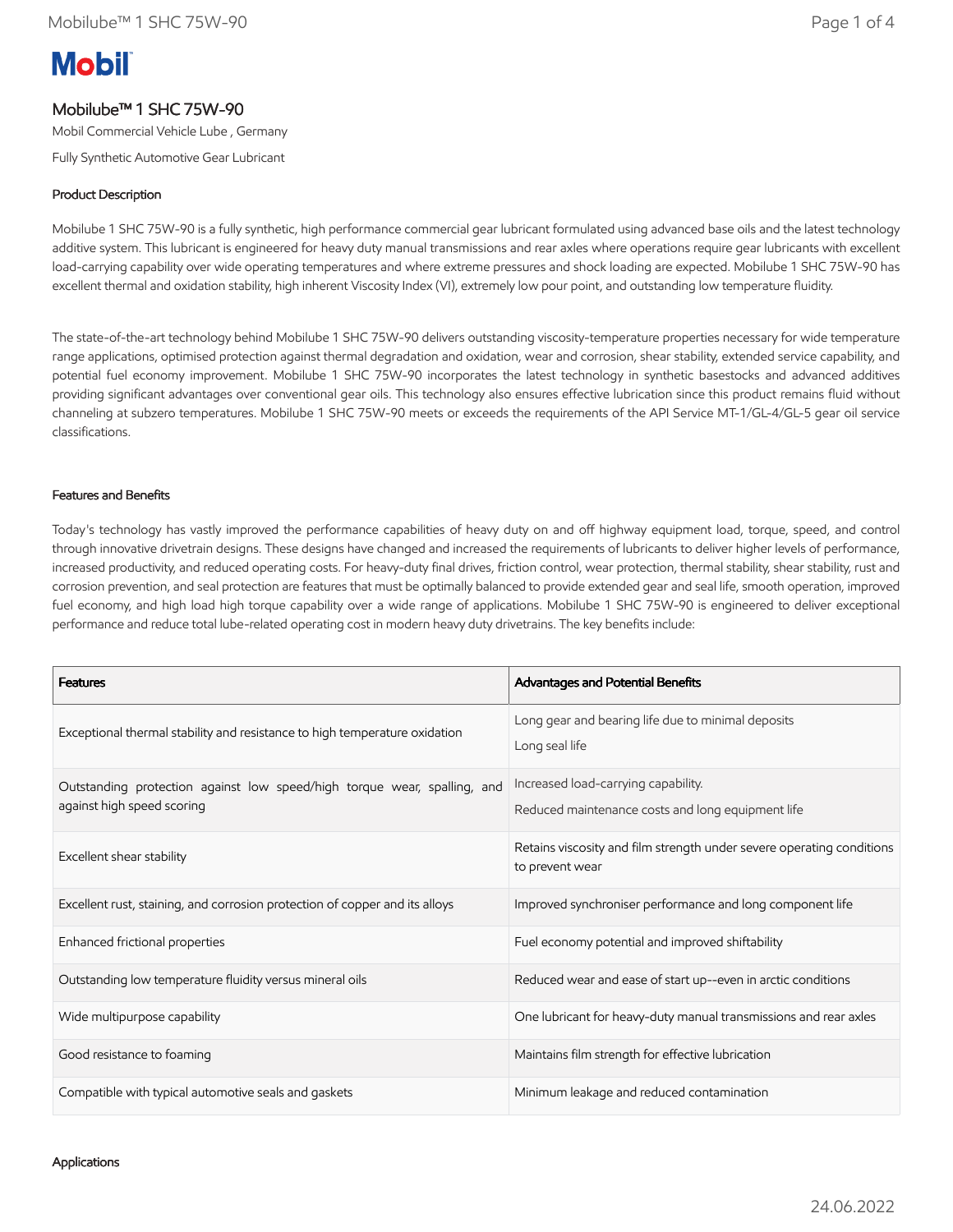## Mobilube™ 1 SHC 75W-90 Page 2 of 4

Recommended by ExxonMobil for use in:

- On-highway light- and heavy-duty trucks, busses, vans, and cars
- Off-highway industries including: construction, quarrying, and agriculture

 • Transmissions and axles and other applications where lubricants meeting API GL-4, GL-5 or MT-1 where mild extreme pressure gear lubricants are recommended

- Not intended for automatic, manual, or semi-automatic transmissions for which engine oil or automatic transmission fluids are recommended
- Applications where extended service intervals and warranties are required

## Specifications and Approvals

## MOBILUBE 1 SHC 75W-90 meets or exceeds the requirements of the following industry and builder specifications:

Scania STO 2:0 A FS

| This product has the following approvals: |
|-------------------------------------------|
| AVTODISEL (YaMZ) Gearboxes                |
| MAN 341 Typ Z2                            |
| MAN 342 Typ S1                            |
| MB-Approval 235.8                         |
| <b>SAE J2360</b>                          |
| ZF TE-ML 02B                              |
| ZF TE-ML 12L                              |
| ZF TE-ML 12N                              |
| ZF TE-ML 16F                              |
| ZF TE-ML 17B                              |
| ZF TE-ML 19C                              |
| Mack GO-J                                 |
| ZF TE-ML 05A                              |
| ZF TE-ML 21A                              |

| This product is recommended for use in applications requiring: |
|----------------------------------------------------------------|
| API GL-4                                                       |
| MAN 341 Typ E3                                                 |
| ZF TE-ML 08                                                    |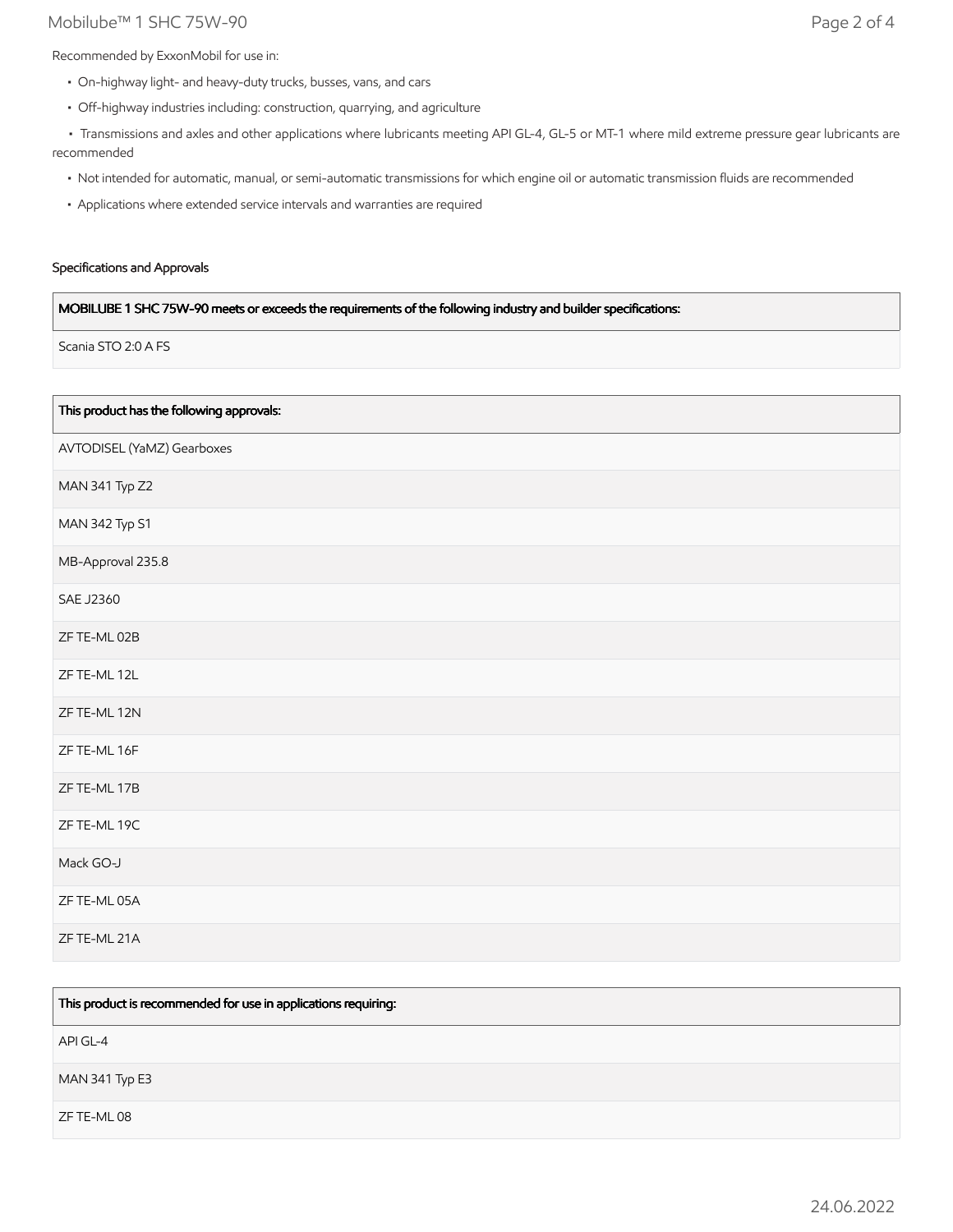$\overline{\phantom{a}}$ 

| This product meets or exceeds the requirements of: |
|----------------------------------------------------|
| API GL-5                                           |
| API MT-1                                           |
| R. Bosch AS TE-ML 08                               |
| Scania STO 1:0                                     |
| ZF TE-ML 07A                                       |
| Scania STO 1:1 G                                   |

#### Properties and Specifications

| Property                                      |            |
|-----------------------------------------------|------------|
| Grade                                         | SAE 75W-90 |
| Density @ 15 C, kg/l, ASTM D4052              | 0.87       |
| Flash Point, Cleveland Open Cup, °C, ASTM D92 | 202        |
| Kinematic Viscosity @ 100 C, mm2/s, ASTM D445 | 15.1       |
| Kinematic Viscosity @ 40 C, mm2/s, ASTM D445  | 102        |
| Pour Point, °C, ASTM D97                      | $-54$      |
| Viscosity Index, ASTM D2270                   | 156        |

#### Health and safety

Health and Safety recommendations for this product can be found on the Material Safety Data Sheet (MSDS) @ [http://www.msds.exxonmobil.com](http://www.msds.exxonmobil.com/psims/psims.aspx) /psims/psims.aspx

All trademarks used herein are trademarks or registered trademarks of Exxon Mobil Corporation or one of its subsidiaries unless indicated otherwise.

05-2022 EXXONMOBIL LUBRICANTS & SPECIALTIES EUROPE, A DIVISION OF EXXONMOBIL PETROLEUM & CHEMICAL, BVBA (EMPC) POLDERDIJKWEG B-2030 Antwerpen Belgium You can always contact our Technical Help Desk engineers on Mobil lubricants and services related questions: [https://www.mobil.com.de/de-de](https://www.mobil.com.de/de-de/kontakt)

/kontakt

Typical Properties are typical of those obtained with normal production tolerance and do not constitute a specification. Variations that do not affect product performance are to be expected during normal manufacture and at different blending locations. The information contained herein is subject to change without notice. All products may not be available locally. For more information, contact your local ExxonMobil contact or visit [www.exxonmobil.com](http://www.exxonmobil.com/)

ExxonMobil is comprised of numerous affiliates and subsidiaries, many with names that include Esso, Mobil, or ExxonMobil. Nothing in this document is intended to override or supersede the corporate separateness of local entities. Responsibility for local action and accountability remains with the local ExxonMobil-affiliate entities.